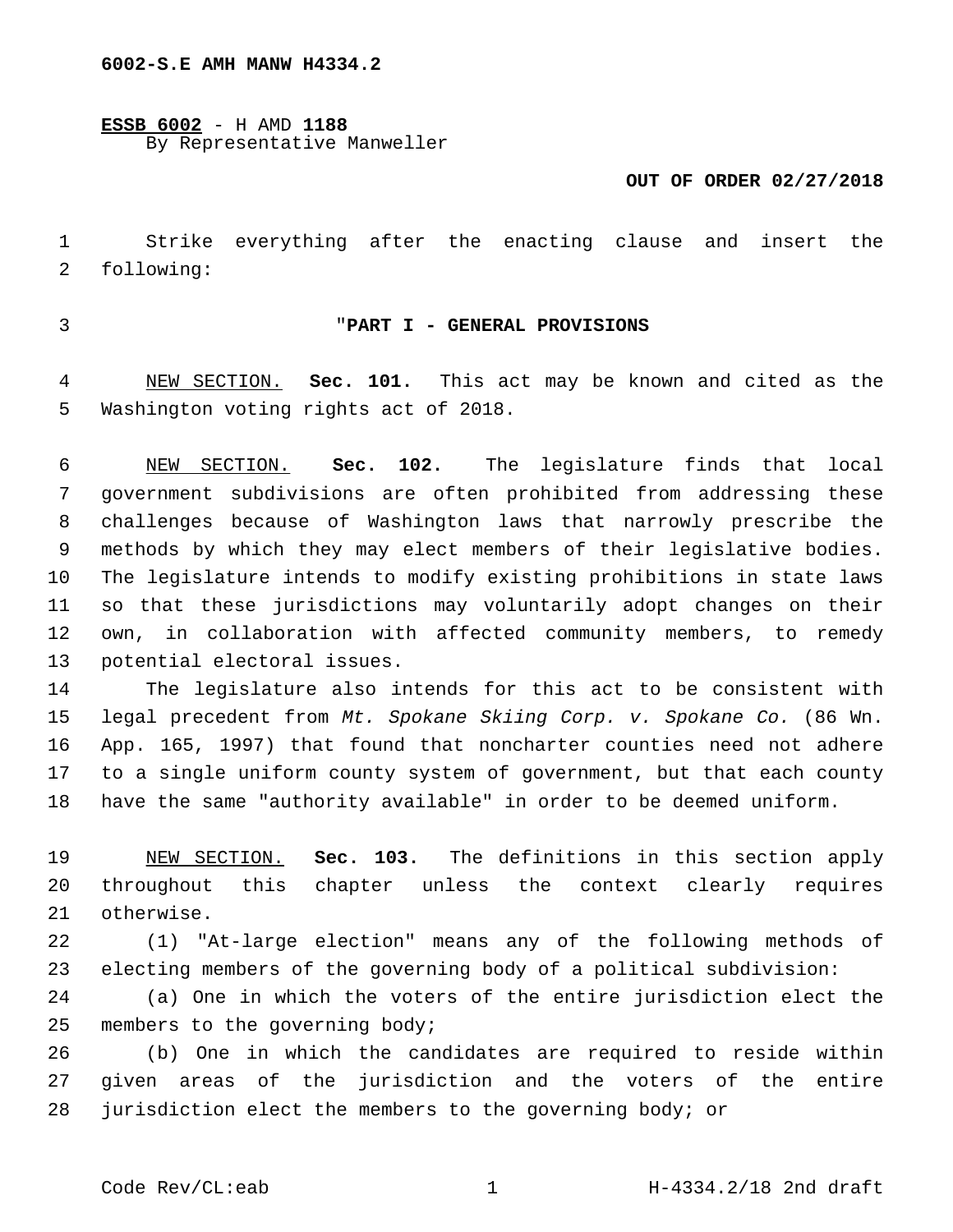(c) One that combines the criteria in (a) and (b) of this subsection or one that combines at-large with district-based 3 elections.

 (2) "District-based elections" means a method of electing members to the governing body of a political subdivision in which the candidate must reside within an election district that is a divisible part of the political subdivision and is elected only by voters 8 residing within that election district.

 (3) "Polarized voting" means voting in which there is a difference in the choice of candidates or other electoral choices that are preferred by voters in a protected class, and in the choice of candidates and electoral choices that are preferred by voters in 13 the rest of the electorate.

 (4) "Political subdivision" means any county, city, town, school district, fire protection district, port district, or public utility 16 district, but does not include the state.

 (5) "Protected class" means a class of voters who are members of 18 a race, color, or language minority group.

 NEW SECTION. **Sec. 104.** As provided in section 302 of this act, no method of electing the governing body of a political subdivision may be imposed or applied in a manner that favors or disfavors any racial group or political party.

# **PART II - VOLUNTARY CHANGES TO ELECTORAL PROCESSES**

 NEW SECTION. **Sec. 201.** (1) A political subdivision that conducts an election pursuant to state, county, or local law, is authorized to change its electoral system including, but not limited to, implementing a district-based election system to remedy a potential violation of section 104 of this act.

 (2) If a political subdivision invokes its authority under this section to implement a district-based election system, the districts shall be drawn in a manner consistent with section 202 of this act.

 NEW SECTION. **Sec. 202.** (1) Prior to the adoption of its proposed plan, the political subdivision shall provide full and reasonable public notice of its actions. The political subdivision shall hold at least one public hearing on the proposed plan at least one week before adoption.

Code Rev/CL:eab 2 H-4334.2/18 2nd draft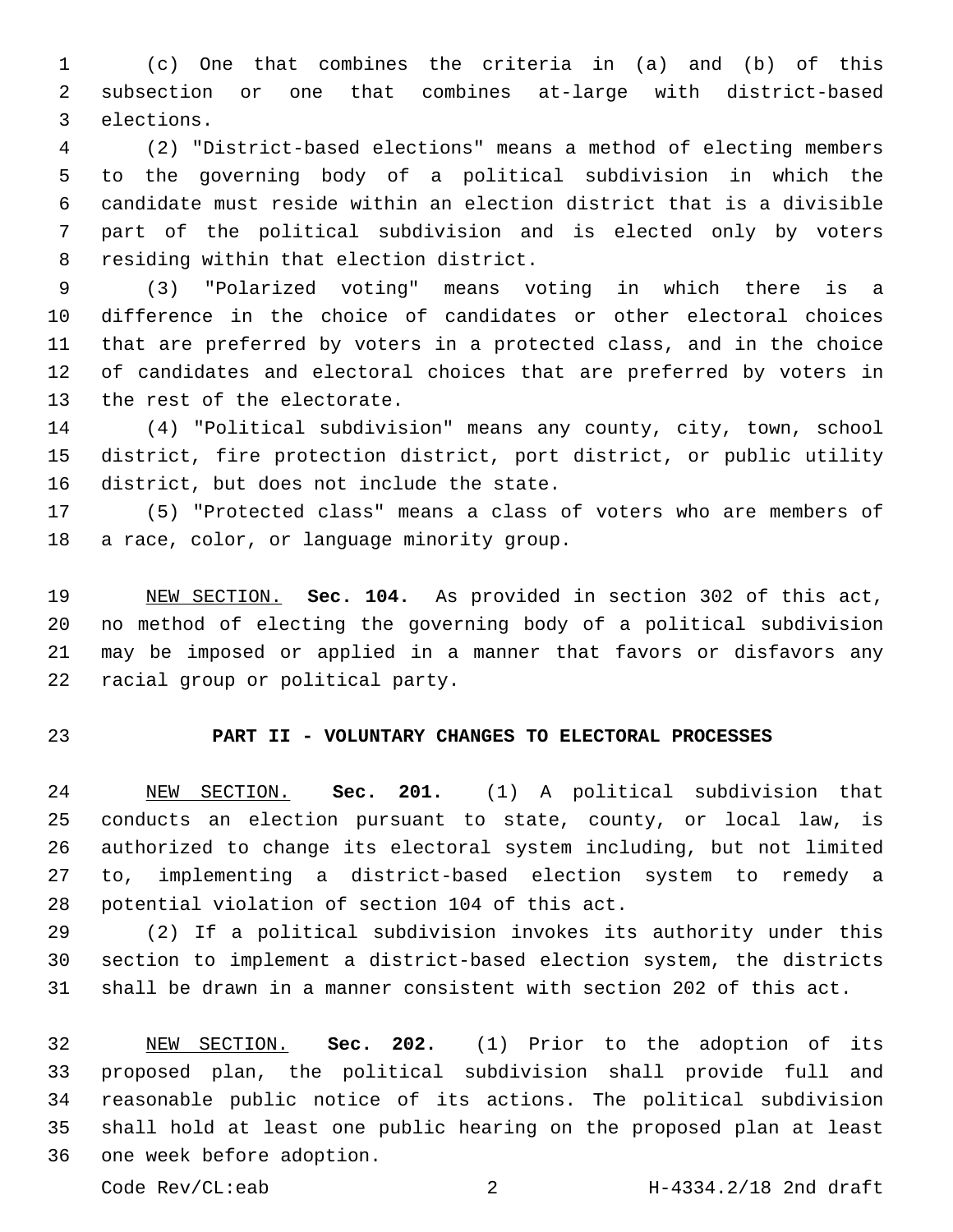(a) Political subdivisions shall provide such notices and information in the languages of any community or area where a significant segment of the community speaks a language other than English and has limited proficiency in English.4

 (b) Political subdivisions must provide accurate written and verbal notices in the languages represented by their communities who speak a language other than English. Political subdivisions must air public service announcements by radio or television broadcast in the languages represented by their communities who speak a language other 10 than English.

 (c) "Significant segment," for purposes of this section, means five percent or more of residents, or five hundred residents, whichever is fewer, residing in the affected political subdivision 14 who are of limited English proficiency.

 (2)(a) If the political subdivision invokes its authority under this section and the plan is adopted during the period of time between the first Tuesday after the first Monday of November and on or before January 15th of the following year, the political subdivision shall order new elections to occur at the next succeeding 20 general election.

 (b) If the political subdivision invokes its authority under this section and the plan is adopted during the period of time between January 16th and on or before the first Monday of November, the next election will occur as scheduled and organized under the current electoral system, but the political subdivision shall order new elections to occur pursuant to the remedy at the general election the 27 following calendar year.

 (3) If a political subdivision implements a district-based election system, the plan shall be consistent with the following 30 criteria:

 (a) Each district shall be as reasonably equal in population as possible to each and every other such district comprising the 33 political subdivision.

(b) Each district shall be reasonably compact.

 (c) Each district shall consist of geographically contiguous 36 area.

 (d) To the extent feasible, the district boundaries shall coincide with existing recognized natural boundaries and shall, to the extent possible, preserve existing communities of related and 40 mutual interest.

Code Rev/CL:eab 3 H-4334.2/18 2nd draft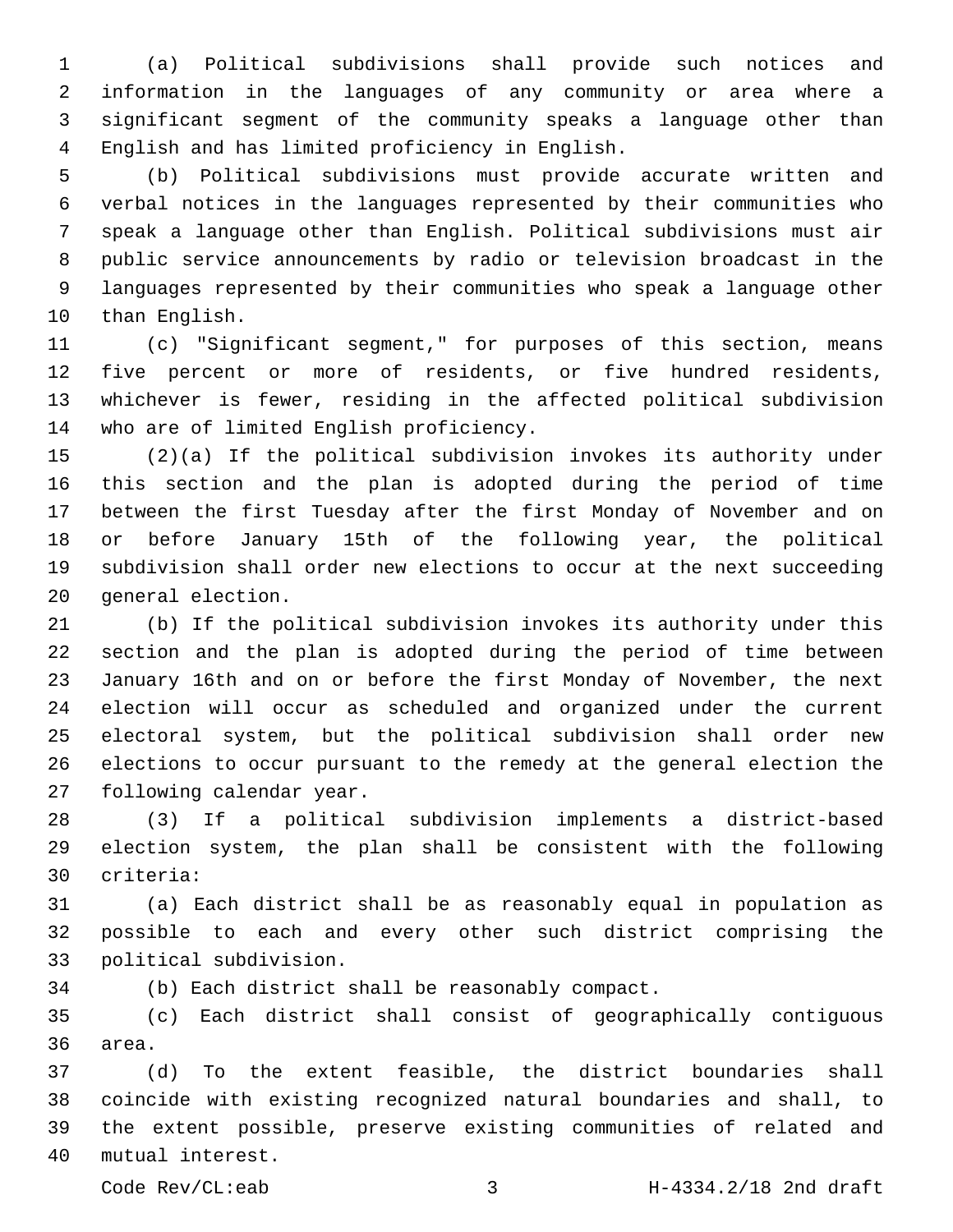(4) Within forty-five days after receipt of federal decennial census information applicable to a specific local area, the commission established in RCW 44.05.030 shall forward the census information to each political subdivision that has invoked its authority under this section to implement a district-based election system, or that is charged with redistricting under section 403 of 7 this act.

 (5) No later than eight months after its receipt of federal decennial census data, the governing body of the political subdivision that had previously invoked its authority under this section to implement a district-based election system, or that was previously charged with redistricting under section 403 of this act, shall prepare a plan for redistricting its districts, pursuant to RCW 29A.76.010, and in a manner consistent with this act.

 NEW SECTION. **Sec. 203.** A new section is added to chapter 16 28A.343 RCW to read as follows:

 The school board of directors may authorize a change to its electoral system pursuant to section 201 of this act. Any staggering of directors' terms shall be accomplished as provided in RCW 20 28A.343.030 and 28A.343.600 through 28A.343.650.

 **Sec. 204.** RCW 36.32.020 and 1982 c 226 s 4 are each amended to 22 read as follows:

 The board of county commissioners of each county shall divide their county into three commissioner districts so that each district shall comprise as nearly as possible one-third of the population of the county: PROVIDED, That the territory comprised in any voting precincts of such districts shall remain compact, and shall not be 28 divided by the lines of said districts.

 However, the commissioners of any county composed entirely of islands and with a population of less than thirty-five thousand may divide their county into three commissioner districts without regard to population, except that if any single island is included in more than one district, the districts on such island shall comprise, as 34 nearly as possible, equal populations.

 The commissioners of any county may authorize a change to their electoral system pursuant to section 201 of this act. Except where necessary to comply with a court order issued pursuant to section 403 of this act, the lines of the districts shall not be changed Code Rev/CL:eab H-4334.2/18 2nd draft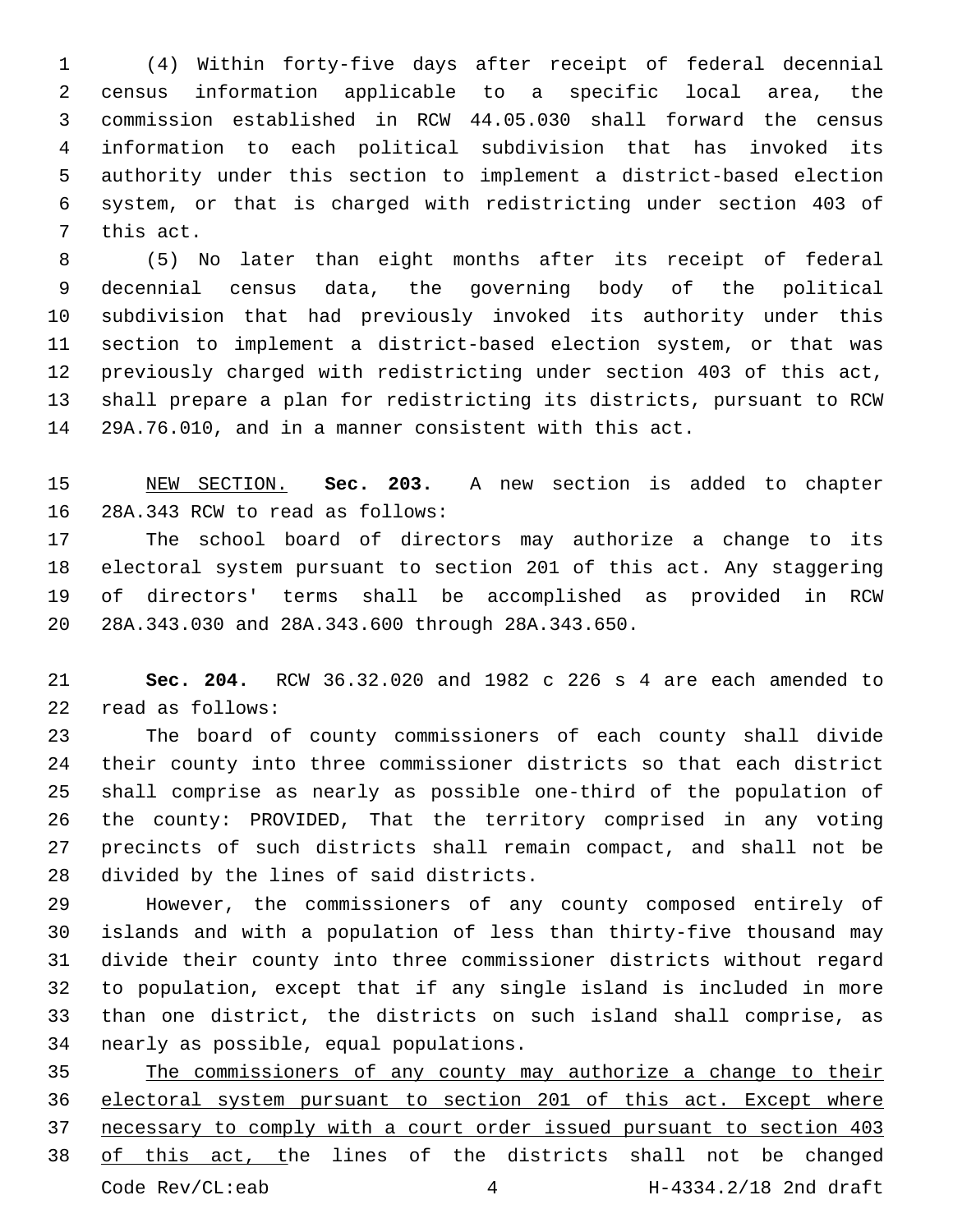1 ((oftener)) more often than once in four years and only when a full board of commissioners is present. The districts shall be designated 3 as districts numbered one, two and three.

 **Sec. 205.** RCW 36.32.040 and 1982 c 226 s 5 are each amended to 5 read as follows:

 (1) Except as provided in subsection (2) of this section, the qualified electors of each county commissioner district, and they only, shall nominate from among their own number, candidates for the office of county commissioner of such commissioner district to be voted for at the following general election. Such candidates shall be nominated in the same manner as candidates for other county and district offices are nominated in all other respects.

 (2) Where the commissioners of a county composed entirely of islands with a population of less than thirty-five thousand have chosen to divide the county into unequal-sized commissioner districts pursuant to the exception provided in RCW 36.32.020, the qualified electors of the entire county shall nominate from among their own number who reside within a commissioner district, candidates for the office of county commissioner of such commissioner district to be voted for at the following general election. Such candidates shall be nominated in the same manner as candidates for other county offices 22 are nominated in all other respects.

 (3) The commissioners of any county may authorize a change to their electoral system pursuant to section 201 of this act.

 NEW SECTION. **Sec. 206.** A new section is added to chapter 35.21 26 RCW to read as follows:

 The legislative authority of a city or town may authorize a change to its electoral system pursuant to section 201 of this act.

 NEW SECTION. **Sec. 207.** A new section is added to chapter 35A.21 30 RCW to read as follows:

 The legislative authority of a code city or town may authorize a change to its electoral system pursuant to section 201 of this act.

 NEW SECTION. **Sec. 208.** A new section is added to chapter 53.12 34 RCW to read as follows:

 The port commission may authorize a change to its electoral 36 system pursuant to section 201 of this act.

Code Rev/CL:eab 5 H-4334.2/18 2nd draft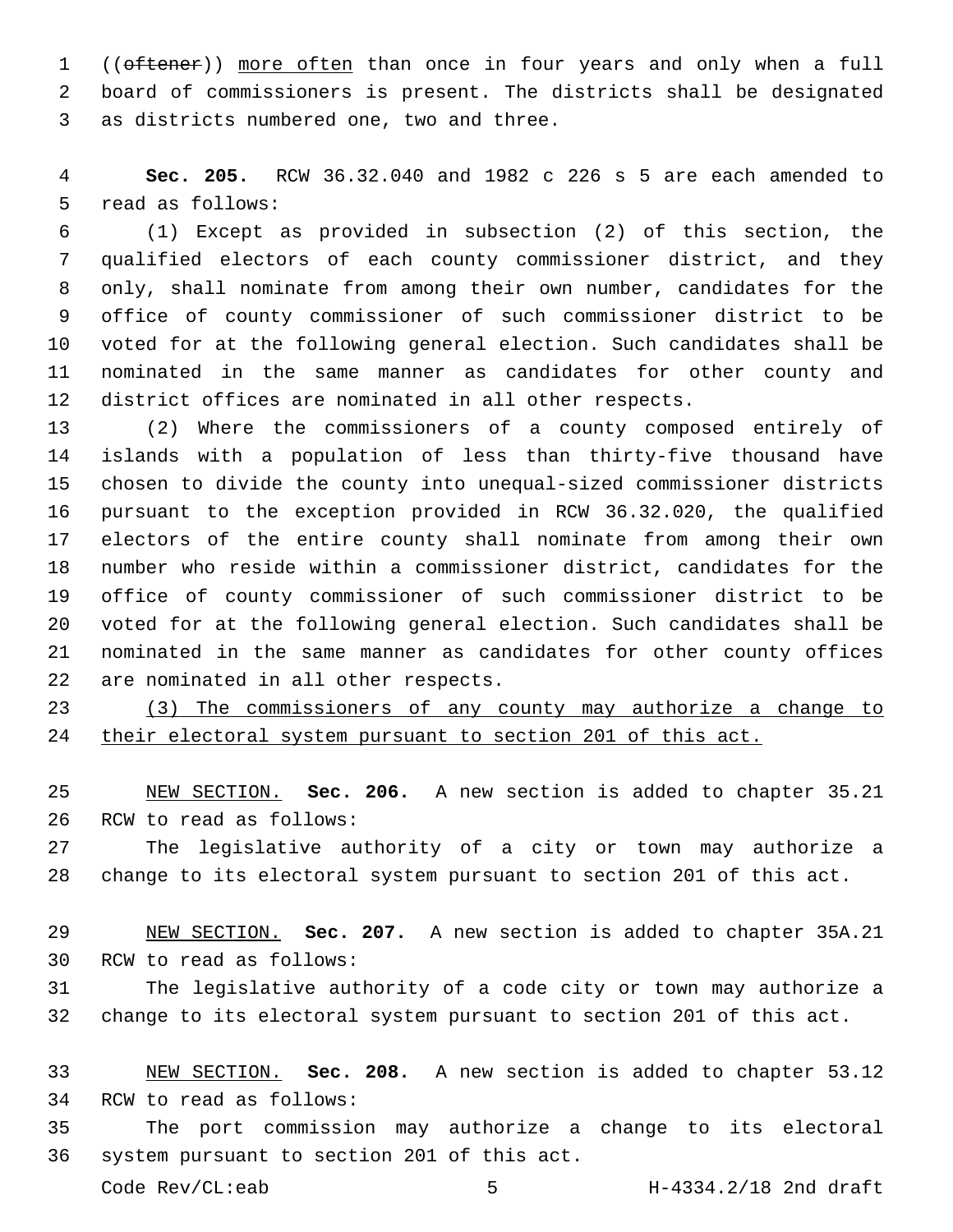**PART III - CITIZEN-INITIATED CHANGES TO ELECTORAL PROCESSES**

 NEW SECTION. **Sec. 301.** (1) A person who intends to challenge a political subdivision's electoral system under this act shall first notify the political subdivision in writing. The political subdivision shall promptly make such notice public.

 (2) The notice provided shall identify and provide contact information for the person or persons who intend to file an action, and shall identify the protected class or classes whose members do not have an equal opportunity to participate in elections. The notice shall also include a type of remedy the person believes may address 11 the alleged violation of section 302 of this act.

 NEW SECTION. **Sec. 302.** (1) A political subdivision is in violation of this act when:

(a) It is established by prima facie evidence that:

 (i) The protected class is sufficiently large and geographically compact enough to constitute a majority in a single member voting 17 district;

(ii) The protected class is politically cohesive; and

 (iii) The majority votes sufficiently as a bloc to enable it to defeat the protected class' preferred candidate; and

 (b) It is established that, by the totality of circumstances, the voters of the protected class have less opportunity than members of the majority group to participate in the political process and to 24 elect representatives of their choice.

 (2) In determining whether there is a violation of this act, the court shall analyze elections of the governing body of the political subdivision in which at least one candidate is a member of a protected class, and other electoral choices that affect the rights and privileges of members of a protected class. Only elections conducted prior to the filing of an action pursuant to this chapter shall be used to establish or rebut the existence of a violation. In determining whether, by the totality of the circumstances, the voters of the protected class have less opportunity than members of the majority group to participate in the political process and to elect representatives of their choice, the court shall consider, at a 36 minimum, the following factors:

 (a) The history of voter-related discrimination in the political 38 subdivision;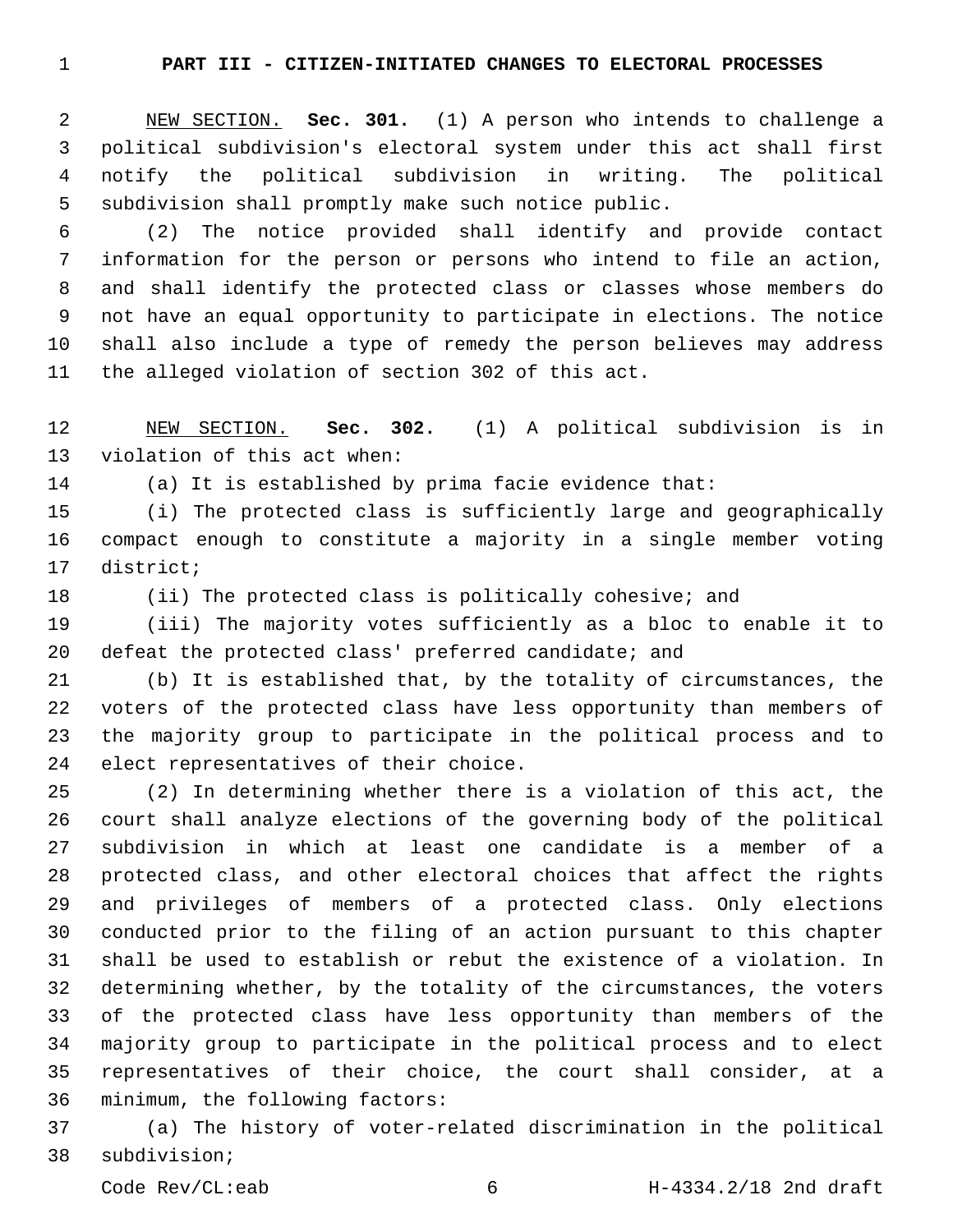(b) The extent to which voting in elections of the political 2 subdivision is racially polarized;

 (c) The extent to which the political subdivision has used voting practices or procedures that tend to enhance the opportunity for discrimination against the minority group, such as unusually large election districts, majority voting requirements, and prohibitions 7 against bullet voting;

 (d) The exclusion of members of the protected class from the 9 candidate slating process;

 (e) The extent to which protected class members bear the effects of past discrimination in areas such as education, employment, and health, which hinder their ability to participate effectively in the 13 political process;

 (f) The use of overt or subtle racial appeals in political 15 campaigns;

 (g) The extent to which members of the protected class have been elected to public office in the political subdivision; and

 (h) Whether there is a significant lack of responsiveness on the part of elected officials to the particularized needs of the members 20 of the protected class.

 (3) In determining whether there is a violation of this act, the court shall analyze elections of the governing body of the political subdivision, ballot measure elections, elections in which at least one candidate is a member of a protected class, and other electoral choices that affect the rights and privileges of members of a protected class. The court shall also consider whether the proportion of elected officials serving on the political subdivision's legislative body who are members of the protected class is equivalent to the proportion of the population who are members of the protected class. Only elections conducted prior to the filing of an action pursuant to this chapter shall be used to establish or rebut the 32 existence of a violation.

 (4) The election of candidates who are members of a protected class and who were elected prior to the filing of an action pursuant to this chapter shall not preclude a finding of a violation of this act."36

 NEW SECTION. **Sec. 303.** (1) The political subdivision shall work in good faith with the person providing the notice to implement a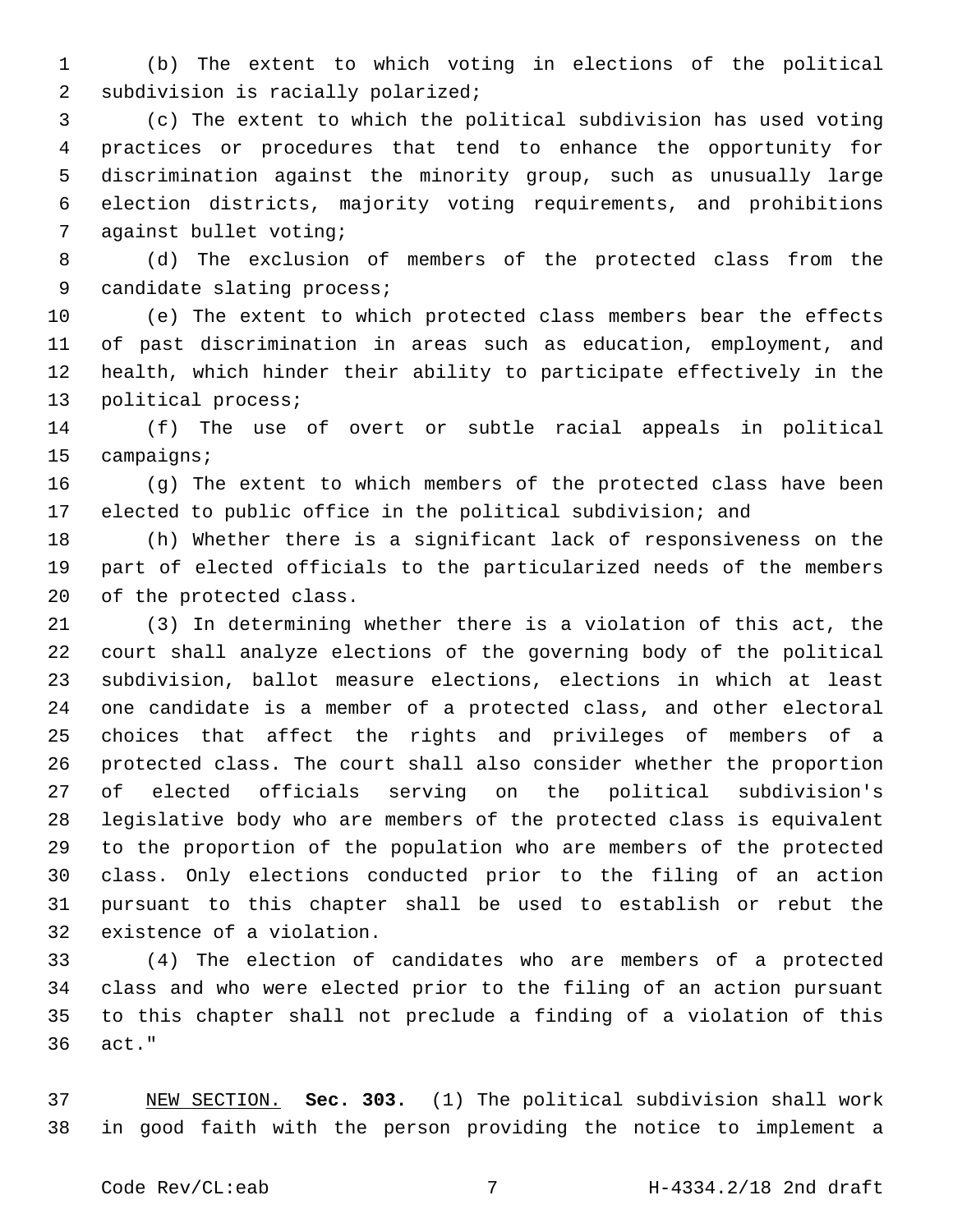remedy that provides the protected class or classes identified in the notice an equal opportunity to participate in elections.

 (2) If the political subdivision adopts a remedy after receiving notice, the political subdivision shall seek a court order acknowledging that the political subdivision's remedy complies with section 104 of this act, and shall notify the person who submitted the notice about the attempt to obtain a court order. The person who submitted the notice may support or oppose such an order, and may obtain public records to do so. The political subdivision must provide all political, census, and demographic data and any analysis of that data used to develop the remedy in its filings seeking the 12 court order and with any documents made public.

 (3) If the court concludes that the political subdivision's remedy complies with section 104 of this act, an action under this act may not be brought against that political subdivision for four years by any party so long as the political subdivision does not enact a change to or deviation from the remedy during this four-year 18 period.

 (4) In agreeing to adopt the person's proposed remedy, the political subdivision may do so by stipulation, which shall become a 21 public document.

 NEW SECTION. **Sec. 304.** (1) Any person may file an action under this act if, one hundred eighty days after a political subdivision receives notice of a challenge to its electoral system under section 301 of this act, the political subdivision has not obtained a court order stating that it has adopted a remedy in compliance with section 104 of this act.

 (2) If, within one hundred eighty days after receiving the person's notice, a political subdivision receives any other notice containing a materially different proposed remedy than the first notice, no action may be filed under this act within two hundred 32 seventy days after receiving the initial notice.

 (3) If a political subdivision has received two or more notices containing materially different proposed remedies, the political subdivision shall work in good faith with the persons to implement a remedy that provides the protected class or classes identified in the notices an equal opportunity to participate in elections. If the political subdivision adopts one of the remedies offered, or a different remedy that takes multiple notices into account, the Code Rev/CL:eab 8 H-4334.2/18 2nd draft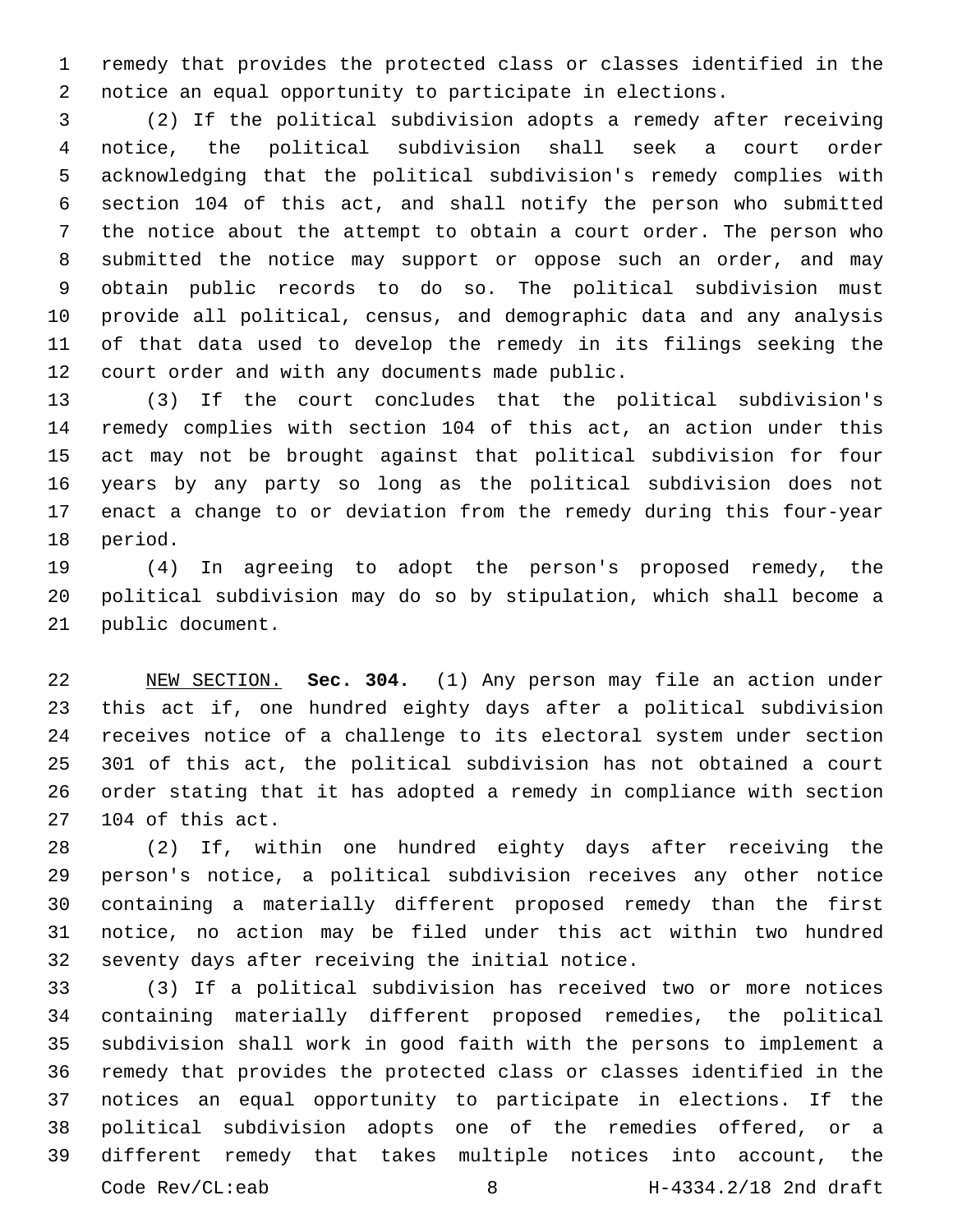political subdivision shall seek a court order acknowledging that the political subdivision's remedy complies with section 104 of this act. The persons who submitted the notice may support or oppose such an order, and may obtain public records to do so. The political subdivision must provide all political, census, and demographic data and any analysis of that data used to develop the remedy in its filings seeking the court order and with any documents made public.

 (4) If the court concludes that the political subdivision's remedy complies with section 104 of this act, an action under this act may not be brought against that political subdivision for four years; provided, however, that the political subdivision does not enact a change to or deviation from the remedy during this four-year period that would otherwise give rise to an action under this act.

### **PART IV - SAFE HARBOR AND LEGAL ACTION UNDER THIS ACT**

 NEW SECTION. **Sec. 401.** (1) After exhaustion of the time period in section 304 of this act, any voter who resides in a political subdivision where a violation of section 104 of this act is alleged may file an action in the superior court of the county in which the political subdivision is located. If the action is against a county, the action may be filed in the superior court of such county, or in the superior court of either of the two nearest judicial districts as determined pursuant to RCW 36.01.050(2). An action filed pursuant to this chapter does not need to be filed as a class action.

 (2) Members of different protected classes are encouraged to file an action jointly pursuant to this act if they demonstrate that their combined voting preferences as a group are different from the rest of 27 the electorate.

 NEW SECTION. **Sec. 402.** (1) In an action filed pursuant to this act, the trial court shall set a trial to be held no later than one year after the filing of a complaint, and shall set a discovery and motions calendar accordingly.

 (2) The plaintiff's constitutional right to the secrecy of the plaintiff's vote is preserved and is not waived by the filing of an 34 action pursuant to this act.

 (3) No notice may be submitted to any political subdivision 36 pursuant to this act before July 19, 2020.

Code Rev/CL:eab 9 H-4334.2/18 2nd draft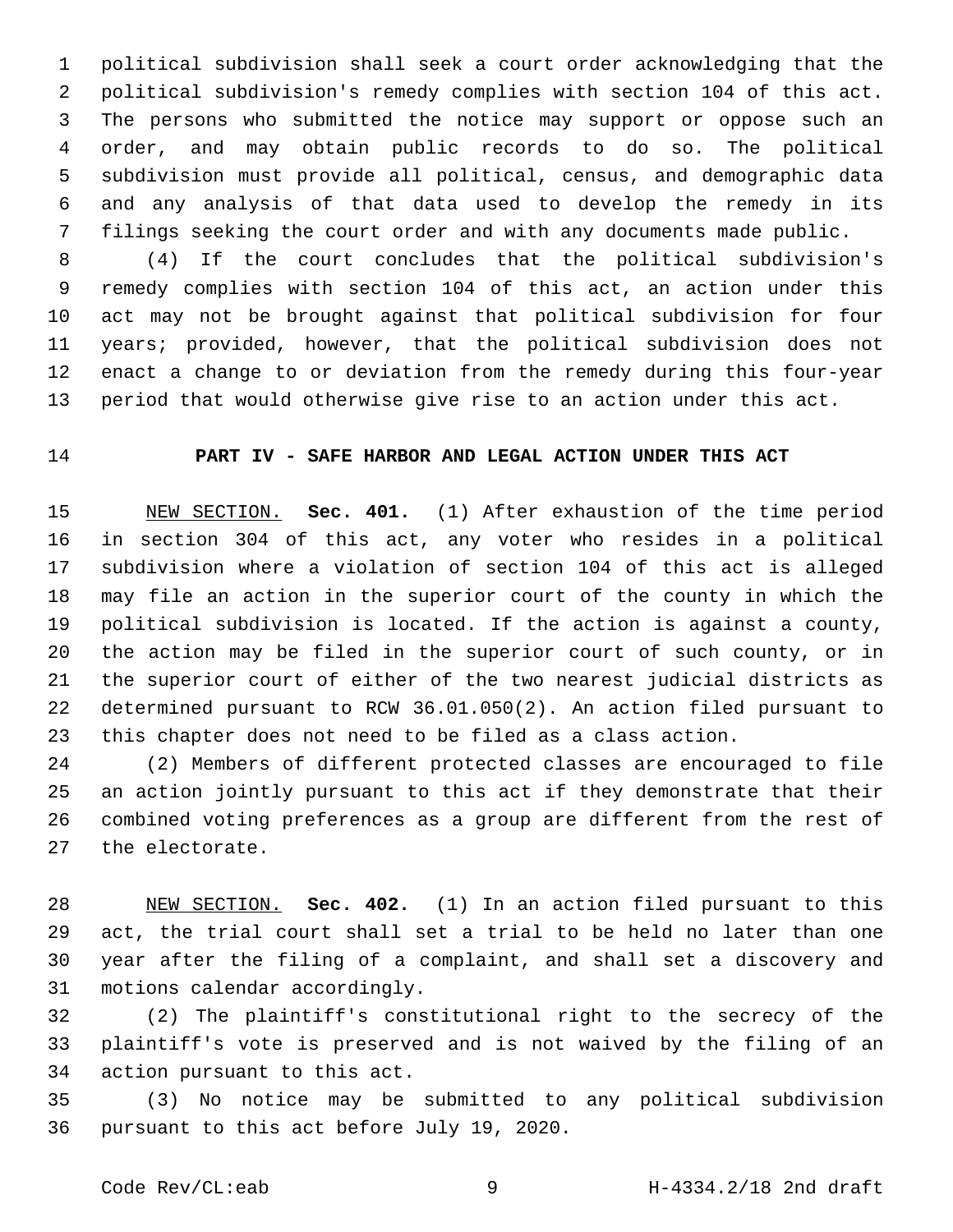NEW SECTION. **Sec. 403.** (1) The court may order appropriate remedies including, but not limited to, the imposition of a district- based election. The court may order the affected jurisdiction to draw or redraw district boundaries. The proposed districts must be approved by the court prior to their implementation.

 (2) In tailoring a remedy after a finding of a violation of 7 section 104 of this act:

 (a) If the court's order providing a remedy or approving proposed districts, whichever is later, is issued during the period of time between the first Tuesday after the first Monday of November and on or before January 15th of the following year, the court shall order new elections, conducted pursuant to the remedy, to occur at the next succeeding general election. If a special filing period is required, filings for that office shall be reopened for a period of three business days, such three-day period to be fixed by the filing 16 officer.

 (b) If the court's order providing a remedy or approving proposed districts, whichever is later, is issued during the period of time between January 16th and on or before the first Monday of November, the next election will occur as scheduled and organized under the current electoral system, but the court shall order new elections to occur pursuant to the remedy at the general election the following 23 calendar year.

 NEW SECTION. **Sec. 404.** (1) No action under this act may be brought by any person against a political subdivision that has adopted a remedy to its electoral system after an action is filed that is approved by a court pursuant to section 303 of this act or implemented a court-ordered remedy pursuant to section 403 of this act for four years after adoption of the remedy if the political subdivision does not enact a change to or deviation from the remedy during this four-year period that would otherwise give rise to an action under this act.

 (2) No action under this act may be brought by any person against a political subdivision that has adopted a remedy to its electoral system in the previous decade before the effective date of this section as a result of a claim under the federal voting rights act until after the political subdivision completes redistricting pursuant to RCW 29A.76.010 for the 2020 decennial census.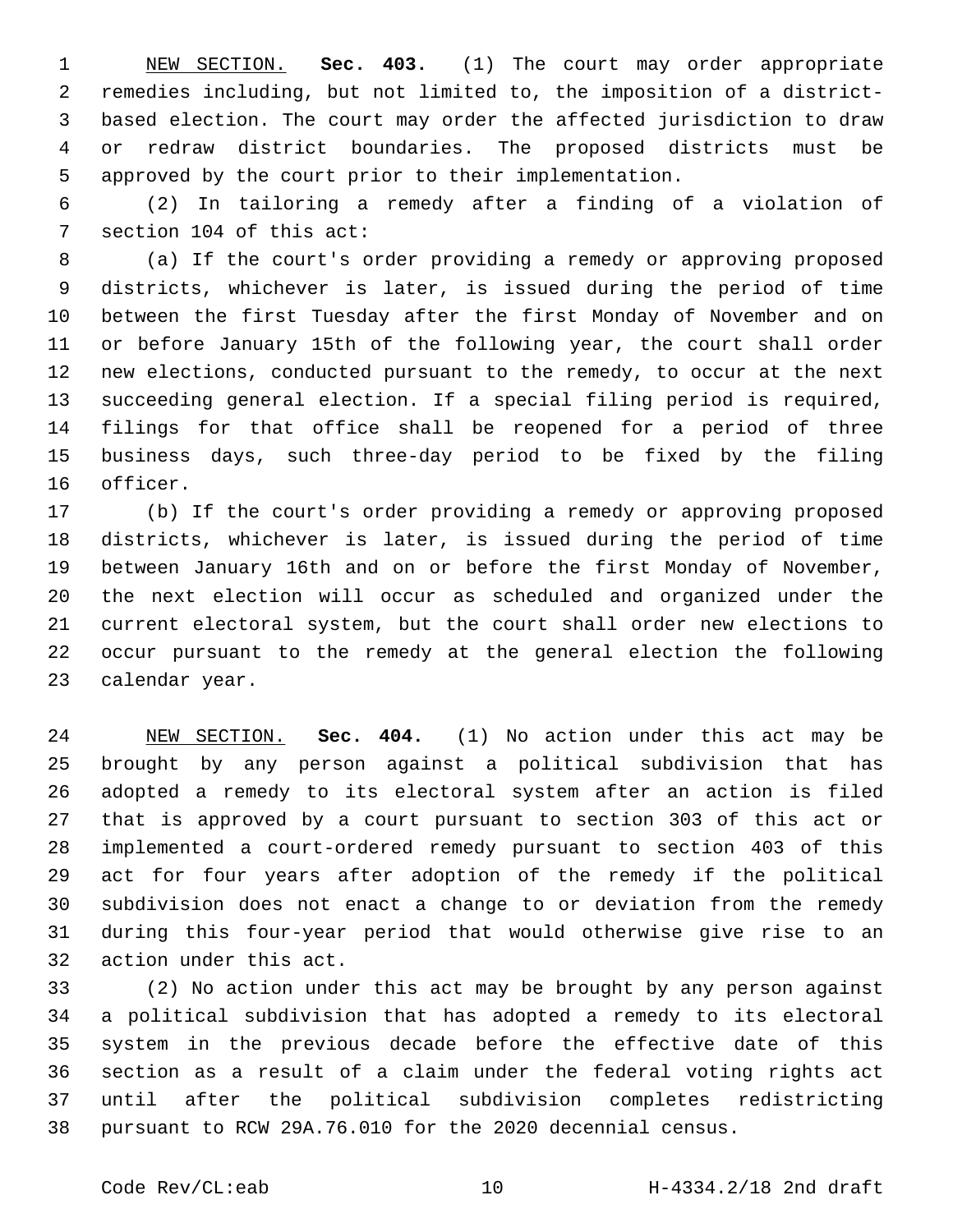NEW SECTION. **Sec. 405.** In any action to enforce this chapter, the court may allow the prevailing party reasonable attorneys' fees, all nonattorney fee costs as defined by RCW 4.84.010, and all reasonable expert witness fees. No fees or costs may be awarded if no action is filed.

### 6 **PART V - MISCELLANEOUS PROVISIONS**

 NEW SECTION. **Sec. 501.** The provisions of parts I, III, and IV of this act are not applicable to cities and towns with populations under two thousand or to school districts with K-12 full-time equivalent enrollments of less than five hundred.

11 NEW SECTION. **Sec. 502.** If any provision of this act or its 12 application to any person or circumstance is held invalid, the entire 13 act is null and void.

14 NEW SECTION. **Sec. 503.** Sections 101 through 202 and 301 through 15 501 of this act constitute a new chapter in Title 29A RCW."

16 Correct the title.

EFFECT: (1) Removes references to federal law.

(2) Removes provision that proof of intent to discriminate is not required to find a violation.

(3) Removes rebuttable presumption and inferences against a subdivision where a remedy is submitted for court approval.

(4) Changes standard of a violation to prohibit election methods that favor or disfavor a racial group or political party.

(5) Removes reference to certain factors used to determine a violation, including consideration of ballot measures, elections that included protected class members, and list of factors related to historical treatment of protected classes.

(6) Removes the reduced notice period that begins in 2021. Removes the statute of limitations.

(7) Removes direction to a court that consideration of a district-based election system is not precluded if the protected class does not constitute a majority within a proposed district.

(8) Increases the population thresholds for exempting cities and towns from one thousand to two thousand people.

(9) Increases the student threshold for exempting school districts from two hundred fifty to five hundred students.

(10) Removes reference to the act in other specific statutory sections dealing with local elections, regarding counties, cities, and school, fire, port, and public utility districts.

(11) Removes provision that the act supersedes other state laws that would restrict compliance with the act.

(12) Changes the null and void clause to provide that the entire act is null and void if any provision is held to be invalid.

Code Rev/CL:eab 11 H-4334.2/18 2nd draft